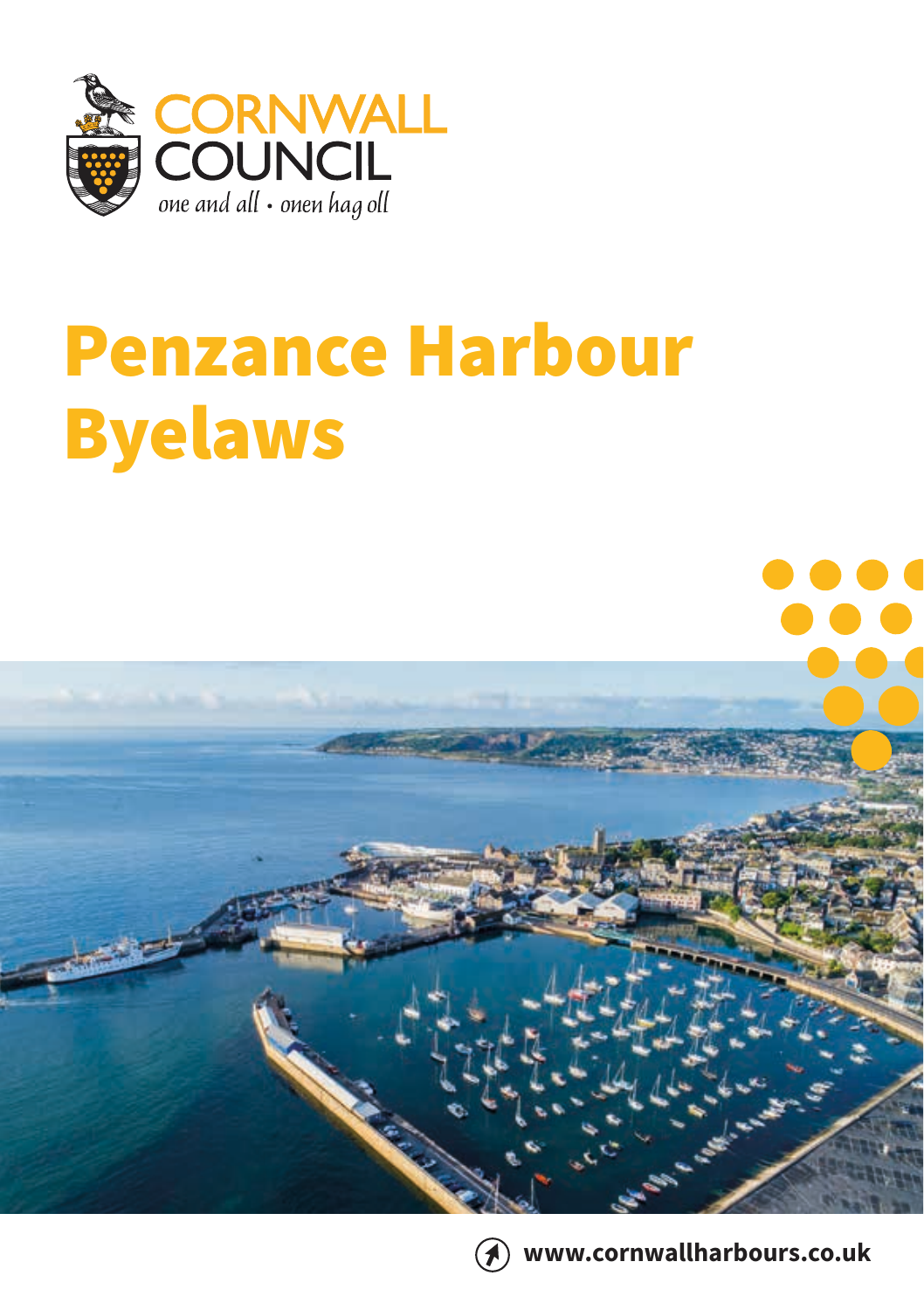### Harbour Byelaws

Cornwall Council in exercise of the powers conferred on them by Section 83 of the Harbours, Docks and Piers Clauses Act, 184 7 as incorporated with Section 14 of the Penzance Corporate Act 1883 and of all other powers enabling them in that behalf hereby make the following Byelaws:-

### 1. Preliminary and Commencement

1. These Byelaws may be cited as the Penzance Harbour Byelaws 1980 and shall come into operation on the expiration of twenty-eight days from the date of confirmation thereof by the Minister of Transport.

#### Application

2. These Byelaws shall apply to all parts of the Harbour, situated within the jurisdiction of the harbour authority, being an area more particularly described in the Schedule hereto.

#### Interpretation

3. In these Byelaws, unless the context otherwise requires, the following words or expressions have the meaning hereby respectively assigned to them:-

"The Authority" means Cornwall Council;

"Collision Regulations" has the meaning assigned to that expression by Section 418 of the Merchant Shipping Act, 1894;

"Goods" means all articles and merchandise of every description and includes fish, livestock and animals;

"The Harbour Master" means the person appointed as such pursuant to Section 51 of the Harbours, Docks and Piers Clauses Act, 184 7 and includes his authorised deputies, assistants and other person authorised by the Authority to act in that capacity;

"Hovercraft" means a vehicle which is designed to be supported when in motion wholly or partly by air expelled from the vehicle to form a cushion of which the boundaries include the ground, water or other surface beneath the vehicle;

"Master" when used in relation to any vessel means any person having the command, charge or management of the vessel for the time being;

"Owner" when used in relation to goods includes any consignor, consignee, shipper or agent for the sale, receipt, custody, loading or unloading and clearance of those goods and his agent in relation thereto;

and when used in relation to a vessel includes any part owner, broker, charterer, agent or mortgagee in possession of the vessel or other person or persons entitled for the time being to possession of the vessel;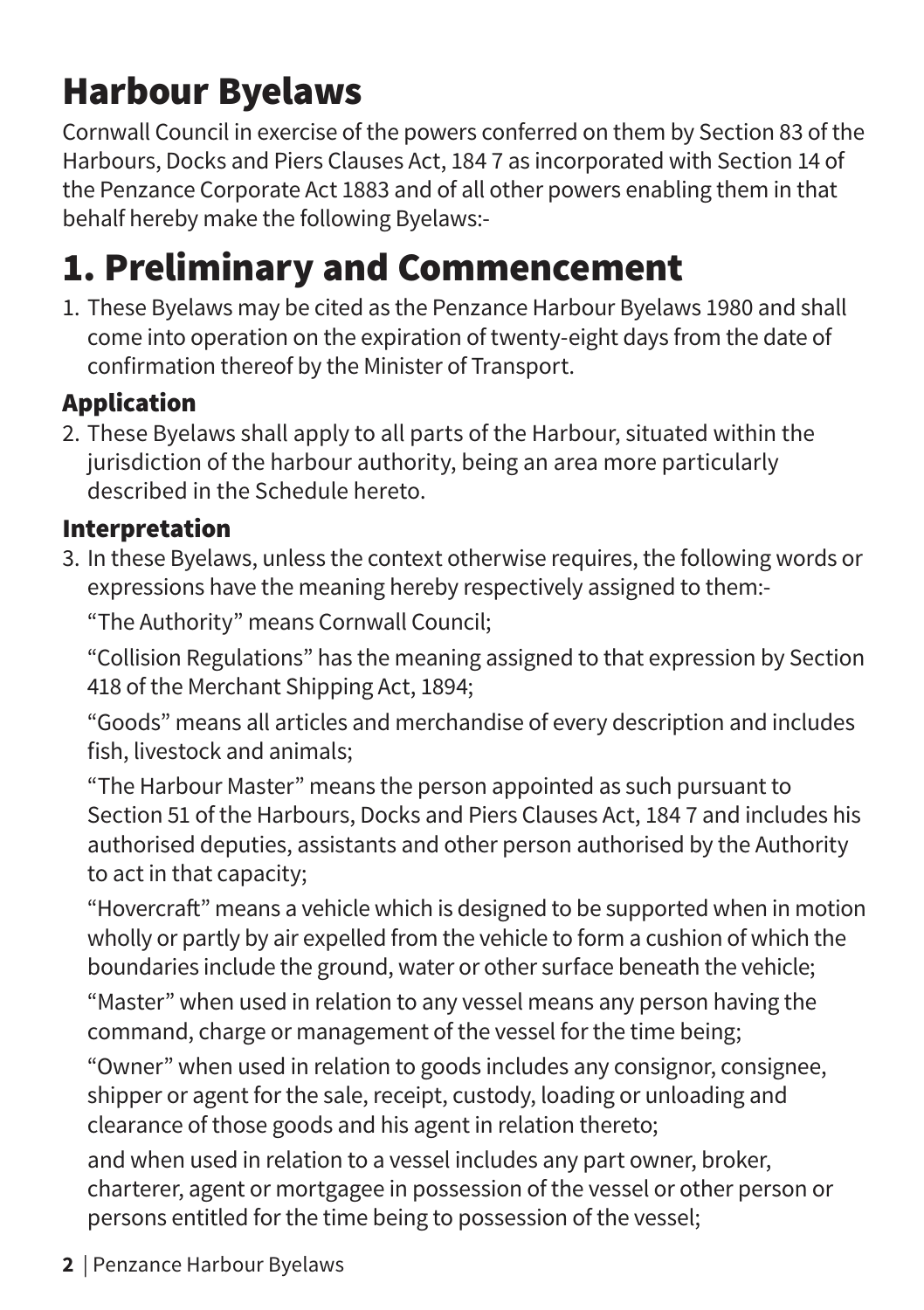"Quay" means any quay, wharf, jetty, dolphin, landing stage or other structure used for berthing or mooring vessels, and includes any pier, bridge, roadway or footway immediately adjacent and affording access thereto;

"Small Vessel" means any vessel less than 20 metres in length or a sailing vessel and for the purpose of this definition "Sailing Vessel" means any vessel under sail provided that propelling machinery, if fitted, is not being used;

"Vehicle" includes any vehicle propelled on rails, any machinery on wheels or caterpillar tracks, trailers, caravans and mobile homes and includes a hovercraft or any other amphibious vehicles;

"Vessel" means ship, boat, raft or water-craft of any description and includes non-displacement craft, sea planes and any other thing constructed or adapted for floating on or being submersed in water (whether permanently or temporarily) and a hovercraft or any other amphibious vehicle.

### 2. Navigation

#### Vessel Movements

4. The Master of a sea going vessel shall give prior notice to the Harbour Master of the vessel's arrival at, departure or movement within the Harbour.

#### Declaration of particulars of vessel

5. The Master of a vessel arriving at the Harbour shall, if required by the Harbour Master, furnish to him a declaration in the form to be obtained from him containing a correct statement of tonnage and draught of the vessel, its last port of call, ownership and destination, and particulars of its cargo.

#### Vessels to navigate with care

6. The Master shall navigate his vessel with such care and caution and at such speed and in such manner as not to endanger the lives of or cause injury to persons or damage to property and as not to interface with navigation, manoeuvring, loading or discharging of vessels or with moorings or other property.

#### Speed of vessels

7. Except with the permission of the Harbour Master and, subject to Byelaw 6 and the Collision Regulations, the Master of a vessel shall not cause or permit the vessel to proceed at a speed greater than 8 knots. The Master shall ensure that propellers are stopped while passing over the sill of the wet dock, except in the case of variable pitch propellers which are to be at zero thrust.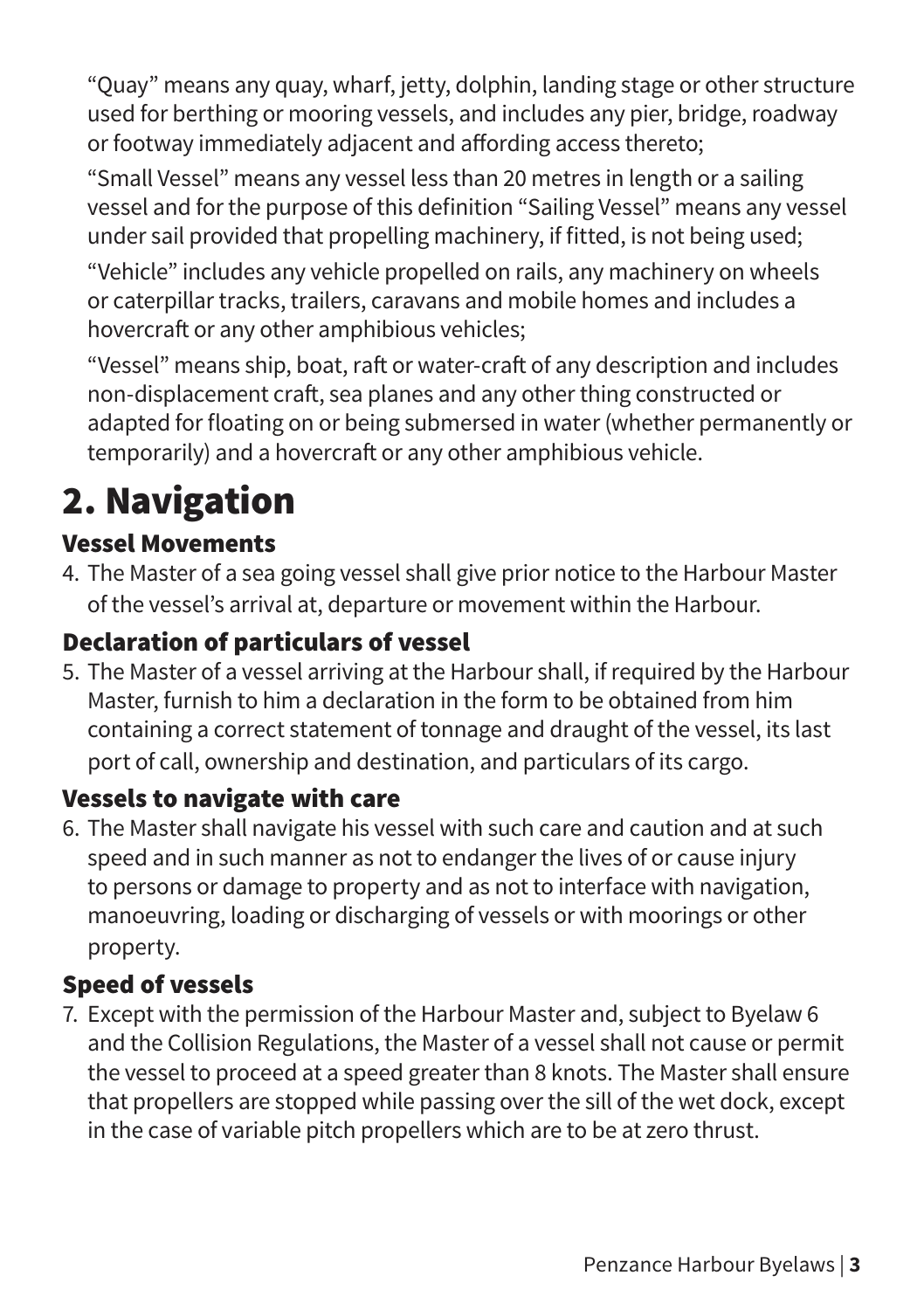#### Small Vessels not to obstruct fairway

8. The Master of a small vessel which is not confined to a fairway shall not make use of the fairway so as to cause obstruction to other vessels which can navigate only within the fairway.

#### Vessels not to be made fast to navigation buoys or marks

9. The Master of a vessel shall not make fast his vessel to or lie against any buoy, beacon or mark used for navigational purpose.

#### Notification of collisions etc.

- 10. The Master of a vessel which
	- (a) has been involved in a collision with any vessel or property, or has been sunk or grounded or become stranded in a Harbour area; or
	- (b) by reason of accident, fire, defect or otherwise is in such a condition as to affect its safe navigation or to give rise to danger to other vessels or property; or
	- (c) in any manner gives rise to an obstruction to a fairway, shall forthwith report the occurrence to the Harbour Master (as soon as practicable thereafter provide the Harbour Master with full details in writing) and where damage to a vessel is such as to affect or be likely to affect its sea-worthiness the Master shall not move the vessel except to clear the fairway or to moor or anchor in safety, otherwise than with the permission and in accordance with the directions of the Harbour Master.

#### Vessels adrift

11. The Master of a vessel which parts from its moorings shall, as soon as possible, report the same to the Harbour Master.

### 3. Berthing and Mooring

#### Provision of proper fenders

12. The Master and owner of the vessel shall ensure that it is provided with a sufficient number of fenders adequate for the size of their vessel and, when berthing and leaving or lying at a quay or against other vessels, the Master shall cause the vessel to be fended off from that quay or those other vessels so as to prevent damage to that quay, those other vessels or other property.

#### Vessels to be properly berthed

13. The Master of a vessel shall at all times keep his vessel properly and effectively moored when berthing or lying at any quay.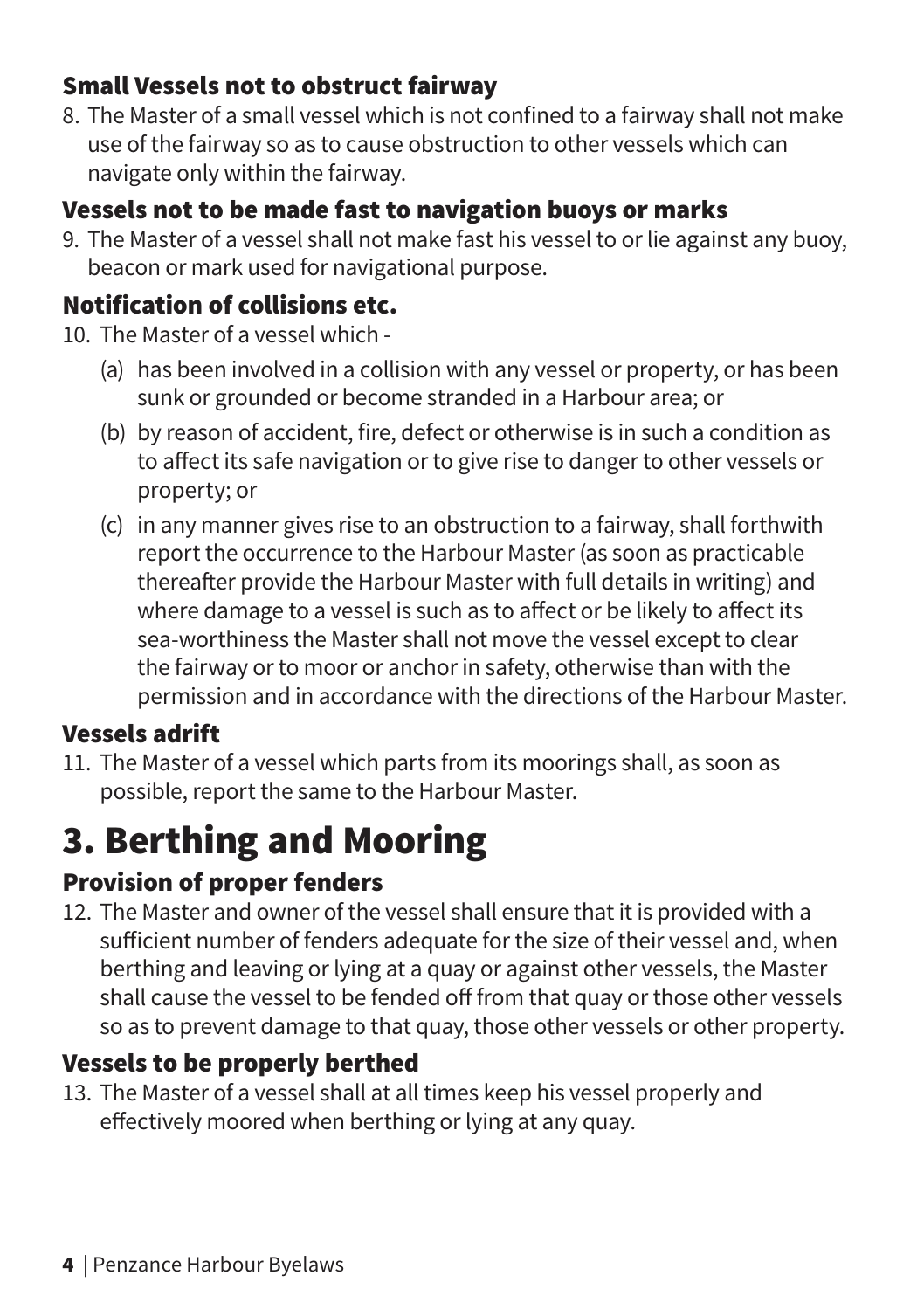#### Access to and egressfrom Vessels

14. The Master and the Owner of a vessel ( other than a small vessel) while berthed alongside a quay shall provide and maintain a sufficient and proper gangway for the access and egress of all persons having lawful business on the vessel and shall during the hours of darkness provide sufficient lighting to illuminate the whole length of the gangway.

#### Sufficiency of crew

- 15. Except with the permission of the Harbour Master, the Master of a vessel shall at all times when his vessel is within the Harbour ensure that his vessel is capable of being safely moved and navigated and that there are sufficient crew or other competent persons readily available -
	- (a) to attend to his vessel's moorings;
	- (b) to comply with any directions given by the Harbour Master for the unmooring, mooring and moving his vessel;
	- (c) to deal, so far as reasonably practicable, with any emergency that may arise.

#### Vessels to be kept in a movable condition

- 16. (1) The Master of a sea going vessel shall not, except where his vessel is lying aground, take any steps to render his vessel incapable of movement without first notifying the Harbour Master and, subject as aforesaid shall at all times keep his vessel so loaded and ballasted and in such condition that it is capable of being safely removed.
	- (2) Where a vessel is at any time not capable of being safely moved by means of its own propulsive machinery, the Master or Owner shall inform the Harbour Master forthwith and give to him any further information which the Harbour Master may reasonably require.

#### Use of Engines while vessel moored or berthed

17. The Master of a vessel which is at a quay or attached to any mooring device shall not permit the engines of his vessel to be worked in such a manner as to cause injury or damage to the bed or banks of the Harbour or to any other vessel or property.

#### Vessels not to make fast to unauthorised objects

18. No persons shall make a vessel fast to any post, quay, ring, fender or any other thing or place not assigned for that purpose.

#### Access across decks

19. The Master of a vessel alongside a quay or alongside any vessel already berthed within the Harbour shall, if required so to do by the Harbour Master give free access across the deck of his vessel for persons and goods to from vessels berthed alongside his vessel.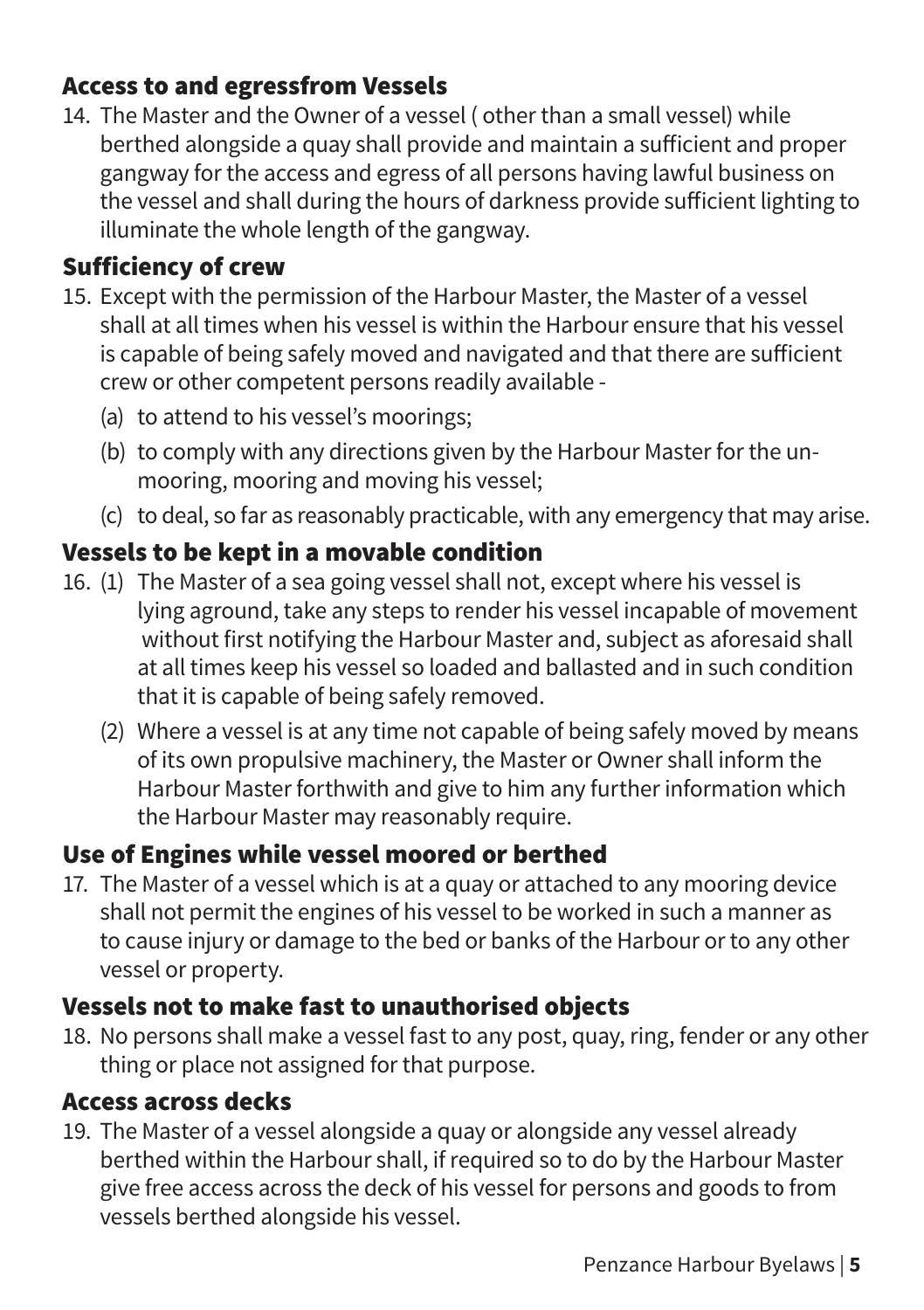#### Lost Anchor, cable or propeller

- 20. (1) The Master of a vessel which has slipped or parted from or lost any anchor, chain, cable or propeller, shall forthwith give to the Harbour Master notice thereof and, if possible, of the position of the anchor, chain, cable or propeller, and if the Harbour Master so directs shall cause it to be recovered as soon as practicable.
	- (2) The Master of a vessel slipping or parting from an anchor or propeller shall leave a buoy to mark the position thereof.

### 4. Goods and road traffic

#### Requirements as to handling and movement of goods in the Harbour

- 21. (1) The owner of any goods loaded or discharged at the Harbour shall ensure that the goods are removed therefrom as soon as practicable and in any case within 48 hours unless the Harbour Master otherwise agrees.
	- (2) The owner of any goods shall comply with such directions as the Harbour Master may from time to time give for regulating the time, place and manner of discharging, loading or otherwise bringing into or removing those goods from the Harbour Premises.

#### Precaution against goods etc. falling into Harbour waters or the Authority's premises

23. No persons shall -

- (a) except with the permission of the Harbour Ma·ster, deposit or place on any part of the Harbour Premises any goods or park any vehicle so as to obstruct any road, building, mooring place, plant, machinery or apparatus or the access thereto; or
- (b) without lawful authority use, work, move or interfere with any plant, machinery, equipment or apparatus at the Harbour premises.

#### Safe-driving of vehicles

24. No persons shall drive or otherwise operate a vehicle in the Harbour premises without due care and attention or without reasonable consideration for other persons using the Harbour premises.

#### Speed limit for vehicles

25. No persons shall allow a vehicle to proceed anywhere within the Harbour premises at a speed greater than 10 m.p.h.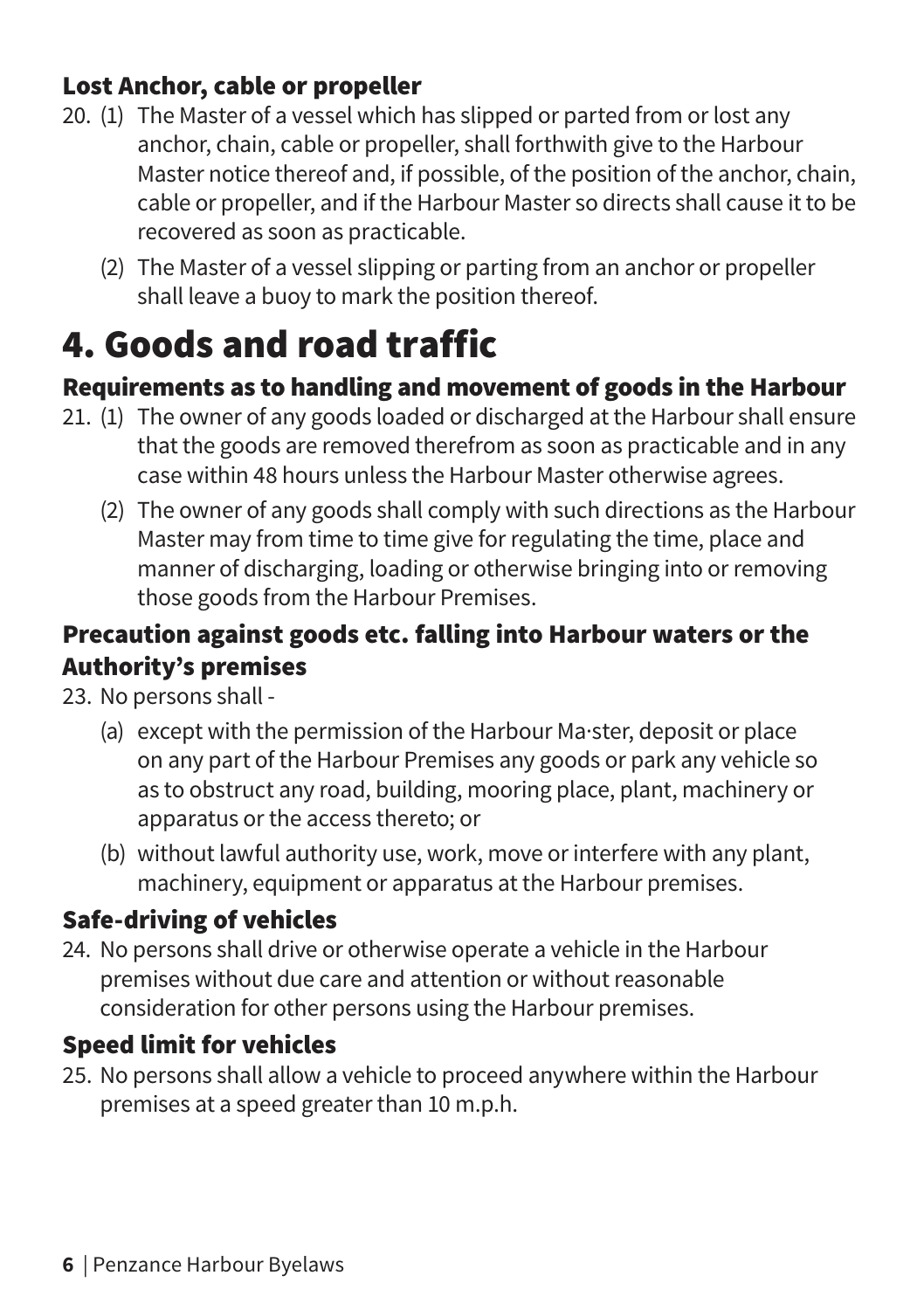#### Supervision of vehicles

- 26. A person having charge of a vehicle in the Harbour premises shall at all times comply with any directions of the Harbour Master with respect to loading, discharging, manoeuvring and removal thereof and shall not, without the permission of the Harbour Master -
	- (a) leave the vehicle unattended anywhere within the Harbour premises; or
	- (b) take it into any shed or working area.

#### Loads not to leak, spill or drop

28. The owner, driver or other person having charge of a vehicle in the Harbour premises shall ensure that any load carried thereon or therein is properly secured and that it complies with all such statutory restrictions on axle and laden weight of vehicles as are applicable on public roads.

#### Refuelling etc. of vehicles

29. No persons shall within the Harbour premises charge or re-charge any vehicles with, or empty it of, fuel except with the permission of the Harbour Master.

#### Driving on Weigh-bridges

30. No persons shall drive or otherwise operate a vehicle across any Weighbridge within the Harbour premises except for the purpose of weighing the vehicle.

#### Accidents to be reported

31 . Any person driving or otherwise operating a vehicle involved in an accident in the Harbour premises whereby any injury is caused to any person or any damage is caused to any property, shall stop the vehicle and report the accident to the Harbour Master and shall give his name and adqress to the Harbour Master.

### 5. General

#### Inspection Facilities etc. to be made available to Harbour Master

32. The Master of a vessel shall so far as may be required by the Harbour Master in the exercise of his duties, afford the Harbour Master access to any part of the vessel and provide all reasonable facilities for its inspection and examination.

#### Navigation under influence of drink or drugs prohibited

33. A person shall not navigate any vessel in the Harbour whilst under the influence of drink or drugs to such an extent as to be incapable of taking proper control of the vessel.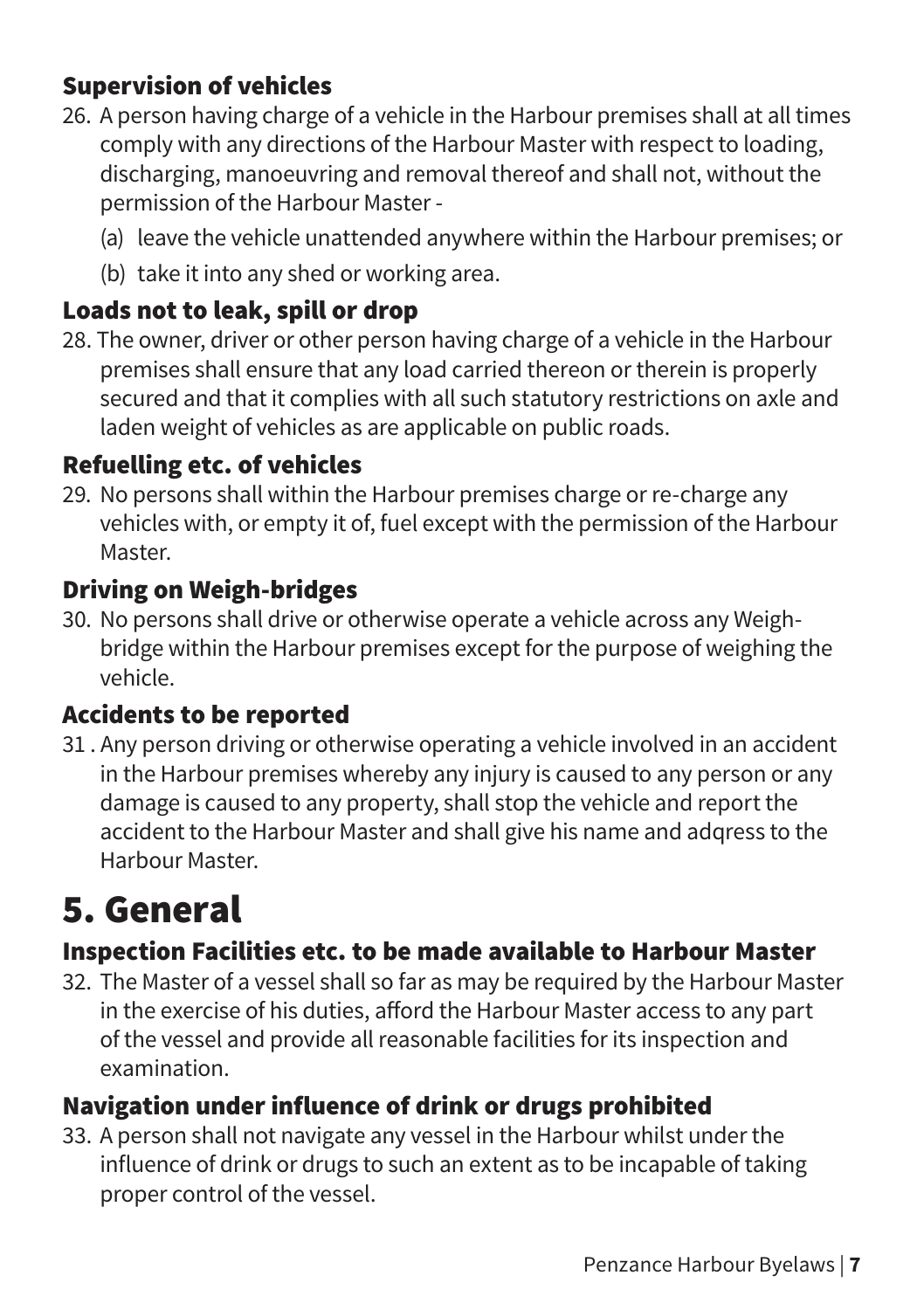#### Vessels not to be fumigated without permission

34. The Master or owner of a vessel shall not cause or permit it to be fumigated without the prior permission of the Harbour Master.

#### Laying down moorings, buoys and other tackle

- 35. (1) No persons shall lay down any moorings, buoy, or similar tackle without the prior consent in writing of the Harbour Master, nor except in accordance with such conditions as the Harbour Master may impose.
	- (2) A mooring, buoy, or similar tackle shall forthwith be removed by its owner or any other person claiming possession of it if the Harbour Master so directs.

#### Dumping in Harbour Waters Prohibited

36. No persons shall deposit or throw into the waters of the Harbour any rubbish or material whatsoever or place it in such a position that it can fall, blow or drift into the Harbour.

#### Drift or Trawling Nets not to obstruct vessels

37. No persons shall cast or place any drift, trawl or other net in such a position as to be likely to become an obstruction or danger to any property including in particular, but without prejudice to the generality of the foregoing, any vessel or mooring.

#### No dragging or grappling without permission

38. No persons shall drag or grapple for any materials or article nor remove the same from the bed of any water area of the Harbour without the written consent of the Harbour Master.

#### No digging for bait outside designated areas

39. No persons shall dig for bait or for any other purpose in any part of the Harbour other than that so designated by the Harbour Master.

#### Vessels to have names marked on them

40. The owner of a vessel which is not registered as a ship under the Merchant Shipping Act. 1894 and marked accordingly, shall ensure that the vessel is marked conspicuously with its name or other means of identification unless otherwise exempted by the Authority.

#### Abandonment of vessels prohibited

- 41. (1) No persons shall abandon a vessel on the banks or shore of the Harbour.
	- (2) For the purpose of paragraph (1) of this byelaw, a person who leaves a vessel on the banks or shore of the Harbour in such circumstances or for such a period that he may reasonably be assumed to have abandoned it shall be deemed to have abandoned it there unless the contrary intention is shown.
- **8** | Penzance Harbour Byelaws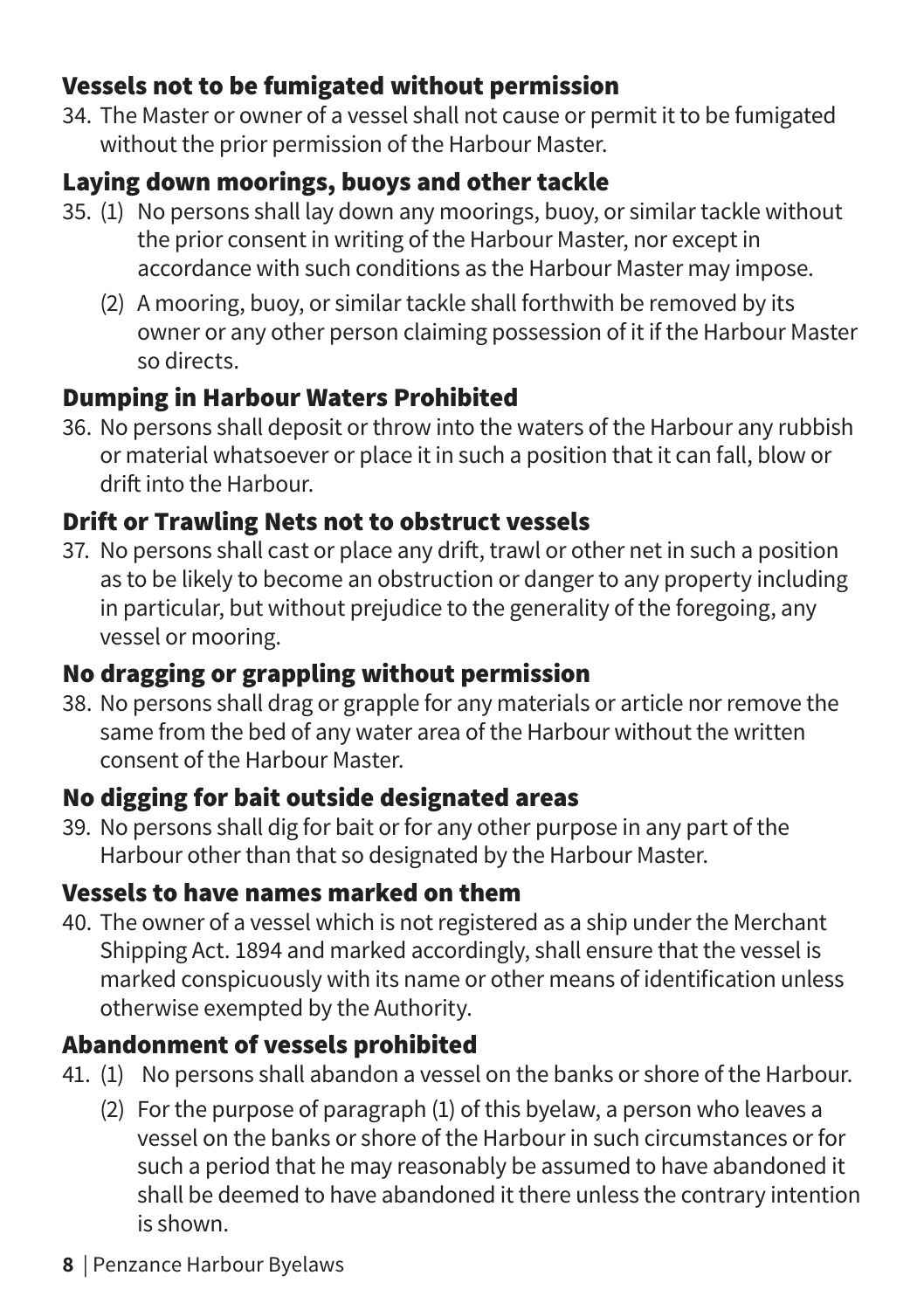#### Water-skiing, Aquaplaning etc.

- 42. (1) No persons shall engage or take part in water-skiing or aquaplaning except with the written permission of the Authority given either specifically or generally and only in such areas as may be designated and in accordance with such reasonable conditions as may be imposed.
	- (2) A Master whilst using his vessel for the purpose of towing a water-skier or a person aquaplaning, shall have on board at least one other person capable of taking charge of the vessel and of giving such assistance as may be reasonably required during the towing and in the recovery of the water-skier and shall carry -
		- (a) for each person on board a life-jacket manufactured in accordance with the appropriate British Standards Specification or personal buoyancy aid of the Ship and Boat Builders National Federation approved type, two hand held distress signals and a fire extinguisher;
		- (b) for each person water-skiing or aquaplaning a rescue quoit with line or other sufficient hand thrown rescue device.
	- (3) No persons shall engage in kiting or parachute towing in the Harbour without the prior written consent of the Authority given either specifically or generally and in accordance with such reasonable conditions as may be imposed by the Authority.

#### Assistance to Fire and other Services

43. The Master of a vessel shall give every reasonable facility and assistance to the Fire, Police, Ambulance and other emergency services for dealing with, alleviating or preventing any emergency.

#### Fire Precautions

44. The Master of a vessel shall take all reasonable precautions for the prevention of accidents by fire.

#### Obstruction of Officers of the Authority

45. No persons shall intentionally obstruct any Officer or employee of the Authority in the execution of their duties.

#### Meetings

- 46. Except with the consent of the Harbour Master, no persons shall within the Harbour premises -
	- (a) take part in any general meeting; or
	- (b) gather together or deliver any address to an audience or gather together any persons whereby any work or business at the Harbour or the control, management or use of the Harbour, is, or is likely to be, obstructed, impeded or hindered.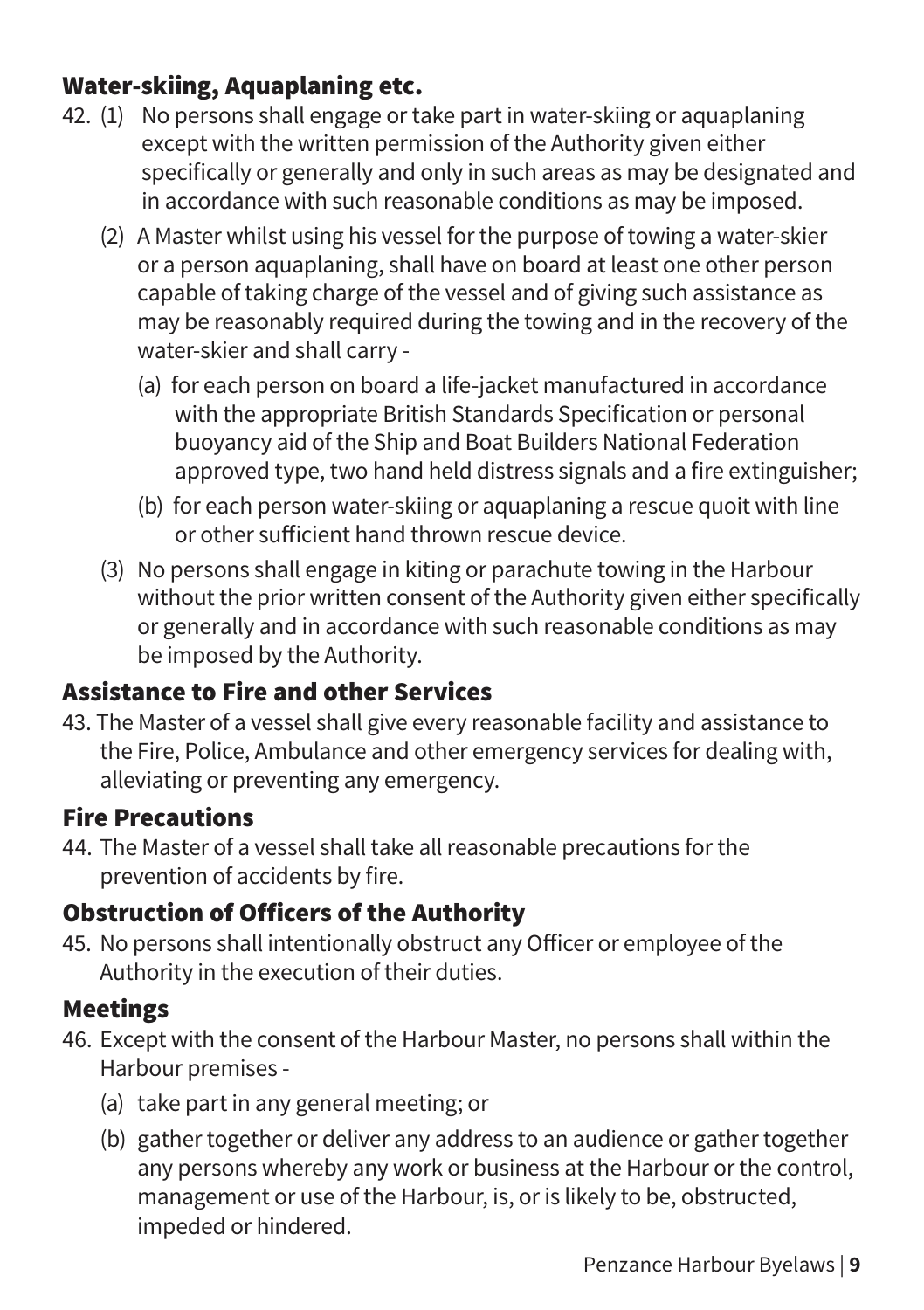#### Unauthorised trading prohibited

47. No persons shall engage by way of trade, in buying or selling any goods or property in the Harbour premises without the written consent of the Authority.

#### Penalties

- 48. (1) Any person who contravenes or otherwise fails to comply with any of these byelaws or any condition requirement or prohibition imposed by the Harbour Master in the exercise of the powers conferred upon him by these byelaws shall be guilty of an offence and be liable, on conviction before a Court of summary jurisdiction to a fine not exceeding £50.
	- (2) Where the commission by any person of an offence under these byelaws is due to the act or default of some other person, that other person shall be guilty of an offence; and that other person may be charged with, and convicted of, the offence by virtue of this byelaw, whether or not proceedings for the offence are taken against any other person.
	- (3) In any proceedings for an offence under these byelaws, it shall be a defence for the person charged to prove -
		- (a) that he took all reasonable precautions and exercised all due diligence to avoid the commission of such an offence.
		- (b) that he had a reasonable excuse for his act or failure to act.
	- (4) If in any case the defence provided by paragraph (3) (a)°of this byelaw involves the allegation that the commission of the offence was due to the Act or default of another person, the person charged shall not, without leave of the Court, be entitled to rely on that defence unless, within a period ending seven clear days before the Hearing, he has served on the prosecutor a notice in writing giving such information identifying or assisting in the identification of that person as was then in his possession.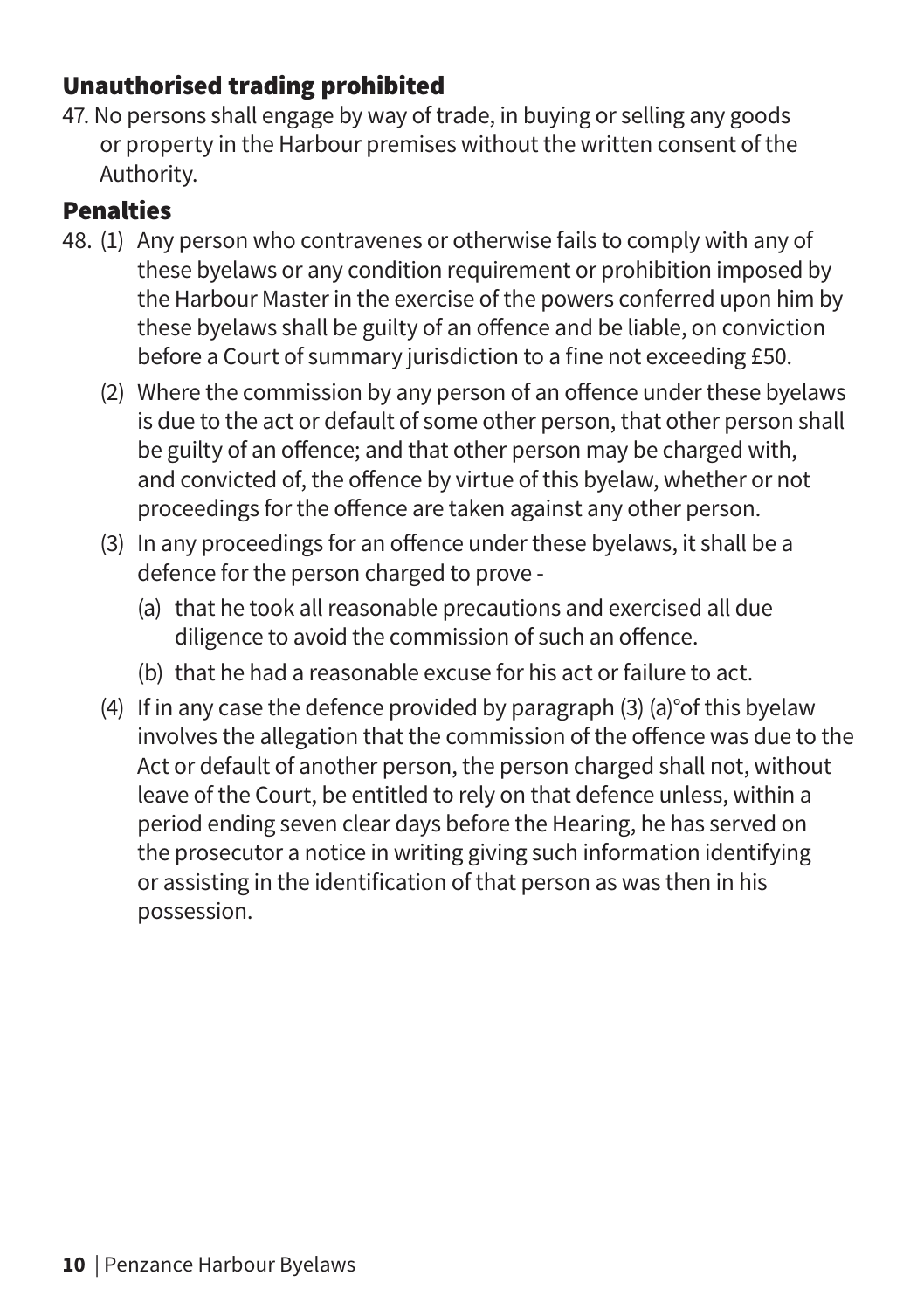### The Schedule

#### Limits of Jurisdiction

All the area of the Harbour and Dock of Penzance bounded by Albert Pier, Wharf Road, South Pier and the Lighthouse extension Pier, together with all Quays, Piers, jetties, wharfs, landing places, shores and any loading or discharging places adjacentthereto, slipways, roads and buildings of every description which are for the time being vested in or occupied by the Council as Harbour Authority and used for the purpose of the Harbour Undertaking.

THE COMMON SEAL of the DISTRICT COUNCIL OF PENWITH was hereunto affixed this Wirtsorth day of Rovember 1980 in the presence of:-H.T. Luley Chairman  $J.H.H$ District Secretary Secretary of State for Transport<br>The Himister hereby confirms the foregoing byelaws.<br>Signed by authority of the Himister the furnity. An Assistant Secretary of the Department of Transport